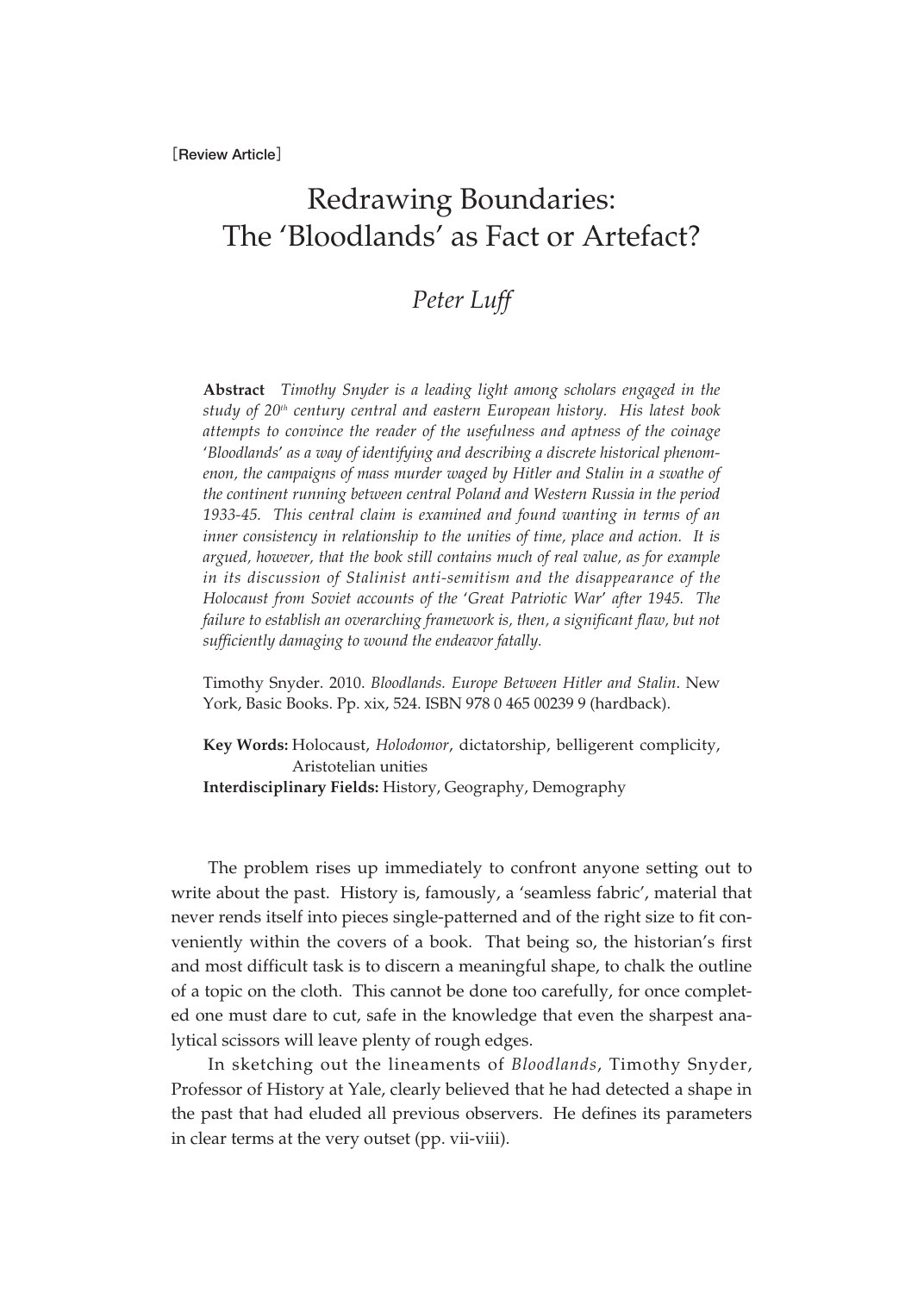In the middle of Europe in the middle of the twentieth century, the Nazi and Soviet regimes murdered some fourteen million people. The place where all of the victims died, the bloodlands, extends from central Poland to western Russia, through Ukraine, Belarus, and the Baltic states...[which witnessed] mass violence of a sort never before seen in history...The fourteen million were murdered over the course of only twelve years, between 1933 and 1945, while both Hitler and Stalin were in power. Though their homelands became battlefields midway through this period, these people were all victims of a murderous policy rather than casualties of war.

At first glance, the claim that between 1933 and 1945, in a clearly demarcated area of Eastern Europe, an unprecedented campaign of mass murder aimed at civilians took place certainly appears to satisfy the three Aristotelian unities of time, place and action. But Professor Snyder knows that the validity of his claim to have brought to light a previously unrecognized historical topic must be demonstrated, not just asserted; his book, then, is designed to 'test the proposition that deliberate and direct mass murder by these two regimes in the bloodlands is a distinct phenomenon worthy of separate treatment' (p. 411). How well does his concept pass the test?

The most compelling evidence presented in its favour comes from the wartime years, when the tide of fighting gave millions the experience of the inhuman brutality not just of one dictator but of two, of Hitler and Stalin both, nominal enemies but brothers in mass murder―a relationship recognized as early as the autumn of 1939 in the famous depiction of the Molotov-Ribbentrop pact by the British cartoonist, David Low, in which the two dictators bow to and greet one another across the corpse of Poland. Professor Snyder's words on what happened to those in the bloodlands who found themselves caught in the vicious composite jaws of Hitler and Stalin deserve close attention.

These Europeans, who inhabited the crucial part of Europe at the crucial time, were condemned to compare. We have the possibility, if we wish, to consider the two systems in isolation; people who lived under them experienced overlap and interaction. The Nazi and Soviet regimes were sometimes allies, as in the joint occupation of Poland. They sometimes held compatible goals as foes: as when Stalin chose not to aid the rebels in Warsaw in 1944, thereby allowing the Germans to kill people who would later have resisted communist rule. This is what Francois Furet called their "belligerent complicity." Often the Germans and the Soviets goaded each other into escalations that cost more lives than the policies of either state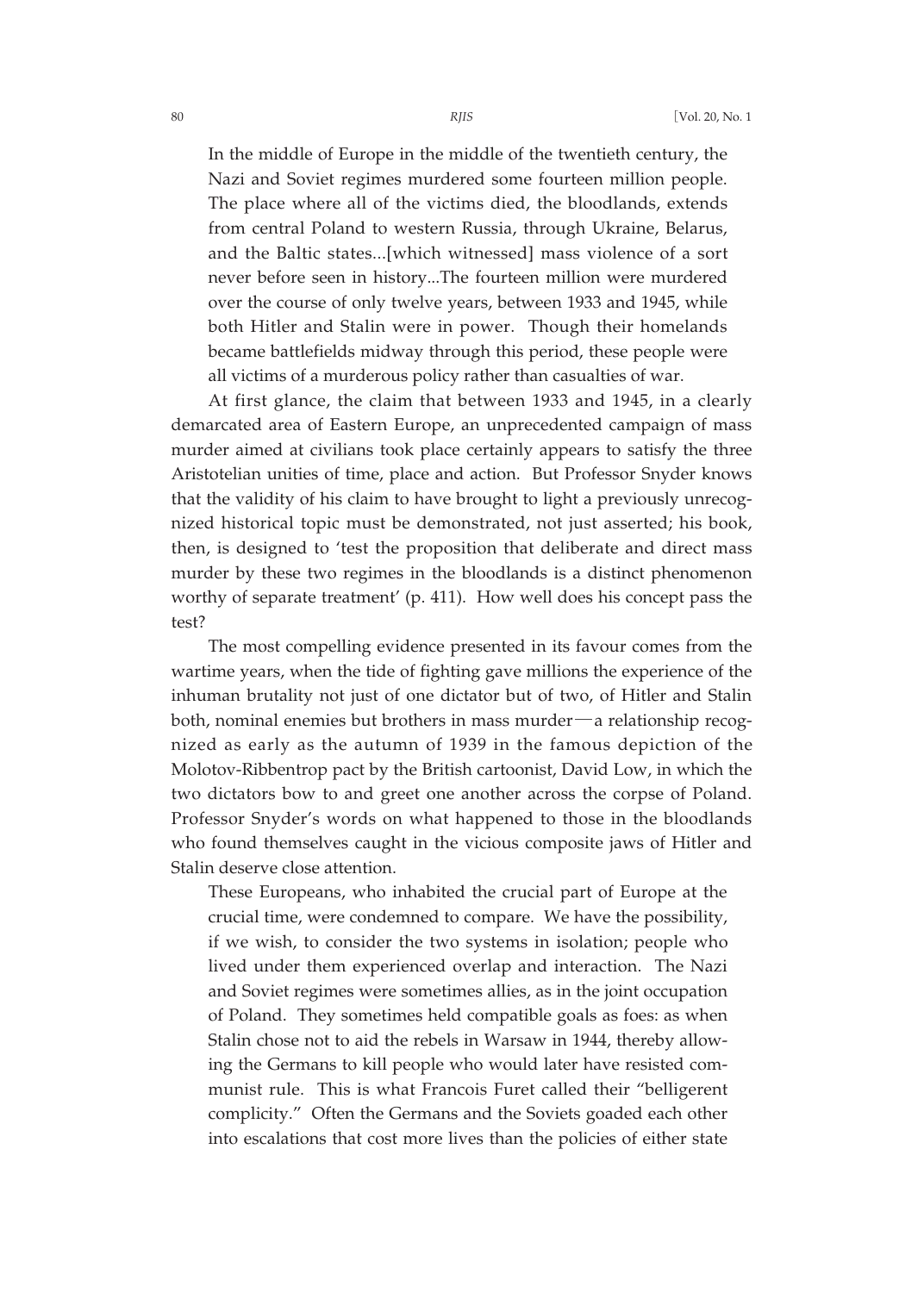by itself would have (p. 392).

Yet even here, where the boundaries seem most sharply defined, just a little probing reveals them to be in truth blurred and lacking in coherence. For, in respect of action, Professor Snyder has restricted the concept of the 'bloodlands' quite deliberately to the mass murder of civilians by the Nazis and Soviets. This is to define the concept in terms of victims, and only those who were not bearing arms at the moment of their deaths are to be considered as such. But this is simply too arbitrary and unnatural a use of the word 'victim' to be workable, and if it is to be enforced with any strictness, it leads to distinctions that cannot be defended seriously. If it is only the act of killing and the civilian dead themselves that are allowed to define the 'bloodlands', then this book has properly nothing to do with the wider experience of those who survived. The focus cannot therefore be on the 'people who *lived*' under the two regimes, but on those who *died* under them, those whose blood was shed. And here, by definition, there could have been no common experience, no grounds for comparison, because noone died twice, once under Hitler and a second time under Stalin. Nor is this mere quibbling. There is a book, and a very important one, to be written about the experiences of those who could say with Nazedha Mandelstam, 'How we scurried about-trapped between Hitler and Stalin.' But that book will not be called 'Bloodlands'―something much broader will be needed, a concept that makes room for the terror and utter hopelessness that even those who survived experienced when they realized how inescapably they were caught between two inhuman forces. Professor Snyder does himself venture onto this wider territory at points and has much to say about it that is of interest and value, but in so doing he is forced to abandon any notion that he is testing a proposition that the 'bloodlands' is a 'distinctive phenomenon'.

It is in fact difficult to avoid concluding that the term 'bloodlands' was coined less for its explanatory than for its dramatic, emotive qualities. It may well be that these qualities alone will ensure that it becomes an accepted part of the historical terminology used to describe mid- $20<sup>th</sup>$  century Europe, but this does not disguise the fact that events cannot be made to fit neatly inside it. Take just one example, that of the Warsaw Uprising, cited by Professor Snyder above as a clear instance of the 'belligerent complicity' of Hitler and Stalin. The Uprising certainly belongs to the 'bloodlands' in terms of time and space, but not in terms of action. For it was in large measure an armed conflict, not simply a massacre of defenceless civilians (though it was that as well). Is there really any overmastering need to fracture the unity of that event, to discriminate between two categories of the dead, those who fought in the Home Army with weapons and in uniform,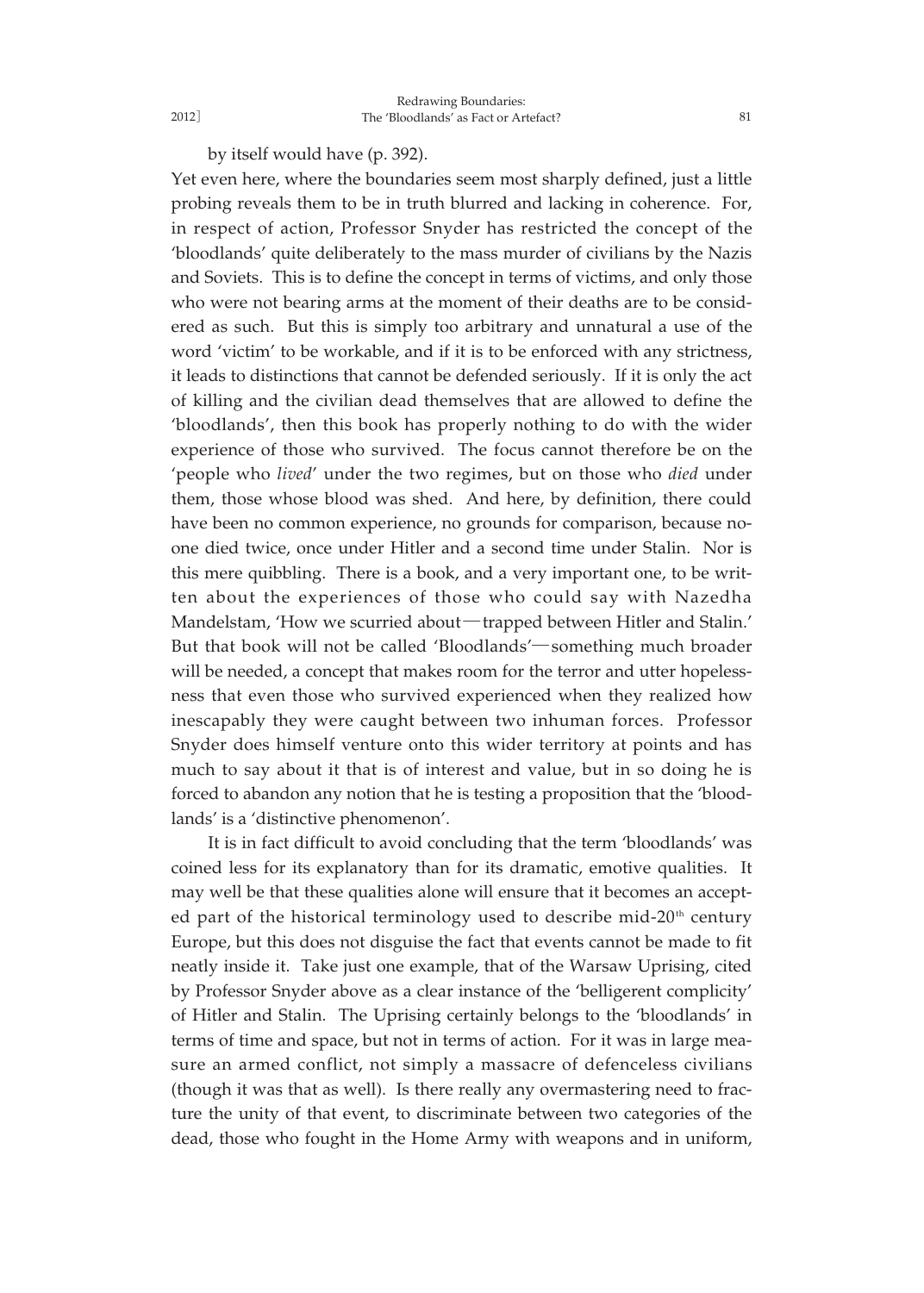and those who had neither and did not fight (predominantly women and children). If the combatants are not to be admitted to the total of the 14 million in the company of those whom they died in part to defend, if they were somehow not also victims on an equal footing, a very compelling case must be made, and it is not made here. Why cannot the members of the Home Army who died be said to be part of the story of the 'bloodlands'? And indeed, when he come to give his own account of the Uprising (pp. 298- 310), Professor Snyder rightly avoids any such artificial distinction, choosing instead to follow in the footsteps of much fuller studies such as that by Norman Davies. In so doing, however, his proclaimed theme disappears from view entirely—to the point where his concluding remark on the episode (p. 310) is that 'Stalin's cynical treatment of the Home Army was a slap in the face to his British and American allies. In this sense the Warsaw Uprising was the beginning of the confrontation that was to come when the Second World War was over.' An observation of real insight and interest― but what has it to do with the 'bloodlands'?

So the unity of action fractures―*Bloodlands* cannot be said to pass that aspect of the test Professor Snyder sets for it. Something of the same order happens to the unity of time. For Professor Snyder wishes to include the Ukrainian Famine of 1932-33 within the framework of his envisaged theme. This is to invite serious problems, some of them foreseen by the author, others perhaps not. We have quoted Professor Snyder to the effect that it is the central feature of the 'bloodlands' that its 14 million victims 'were murdered over the course of only twelve years, between 1933 and 1945, while both Hitler and Stalin were in power.' But the overwhelming proportion of the victims of the *Holodomor* (Professor Snyder eschews using the term itself on the grounds that 'it is unfamiliar to almost all readers of English' (p. 412), though he is happy to employ 'bloodlands', a term unfamiliar to every single one of them) died before ever the Nazis seized control of the government of Germany. Norman Naimark, in his recent study of *Stalin's Genocides*, is simply adverting to a very well-known fact when he remarks (p. 75) that at the beginning of 1933, when Stalin finally decided to allow minimal famine relief to the Ukraine, it 'was too little, too late; millions had already died, and thousands more deaths would follow.' So again we are faced with questions that seem not worth the asking. Do those thousands of death alone belong to the 'bloodlands', since only they occurred after Hitler became Chancellor on  $30<sup>th</sup>$  January, 1933? How can they meaningfully be distinguished from the millions who had gone before them? Clearly they cannot―even for Professor Snyder they are part of the 14 million, and rightly so. But their inclusion is only possible if one abandons a time frame when Hitler and Stalin were both in power, and once that parameter is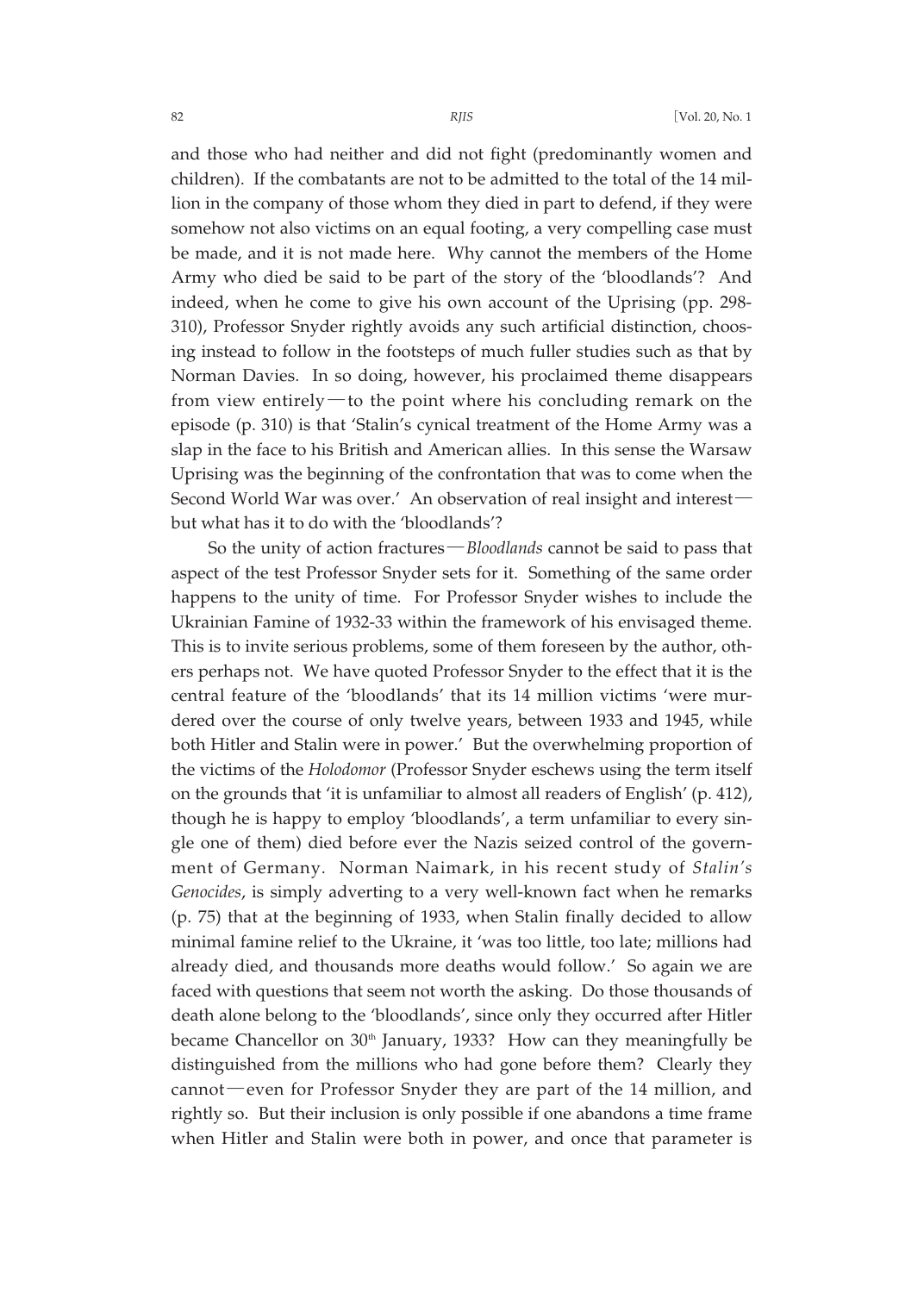breached, where and on what grounds does one draw the new line? 1930? But why not go further back, as Solzhenitsyn and others have done, to the Russian Civil War that followed on from the Bolshevik seizure of power in 1917 and in which peasants were deliberately targeted for extermination on the grounds of class. From this perspective the years 1922-29 were simply a truce, the *Holodomor* a resumption of war. But following that line of thought means that it is not simply the time frame of the 'bloodlands' that will have been distorted beyond recognition, but its final unity too, that of place― because the peasants who were slaughtered between 1917 and 1922 did not live in the Ukraine alone.

For all that, it is the unity of place that emerges from the 'blood*lands*' test the least damaged―unsurprisingly, of course, since these are bloodlands, which gives the geographical dimension implicit priority. Even here, though, the walls do not hold, for Professor Snyder includes a chapter on 'class terror' (pp. 59-87) which in providing a summary of the 'Great Terror' of 1937-38 inevitably treats of the entire Soviet Union, including the Far East, some thousands of miles from the 'bloodlands'. He follows this with a chapter on 'national terror' which details the cruel fate of a multitude of Polish citizens at the hands of the NKVD in 1937-38. Here we would seem to be back in the 'bloodlands', and certainly the mass arrests and executions did take place predominantly in Belarus and the Ukraine. But Russian cities like Leningrad also contributed their share―should these Poles therefore really be counted amongst the 14 million, any more than the exiled Ukrainian 'kulaks' who perished in such large number in Siberia after 1933. And what of the tens of thousands who died in the construction of the White Sea Canal, and the many tens and hundreds of thousands more Gulag victims scattered across the length and breadth of the Soviet Union? What purpose is really served by trying to separate and shuffle them off to one side?

All in all, then, the term 'bloodlands' does not illuminate very much; to employ it systematically requires us to sever too many connections, and on grounds that do not bear close scrutiny. Yet this does not mean that *Bloodlands* has nothing to teach―far from it. The fact that the whole is less than the sum of its parts does not render some, though not all, of those parts of great interest and value. Prominent among the jewels of understanding, to take just one example, is the extended treatment of Stalinist anti-Semitism and what inevitably flowed from the decision to construct the official Soviet narrative of 1941-45 on the foundation that 'the Russian nation had struggled and suffered like no other...[meaning that] Russians would have to be the greatest victors and the greatest victims, now and forever' (p. 341). With this as a given, the fact of the Holocaust could only create insoluble 'ideo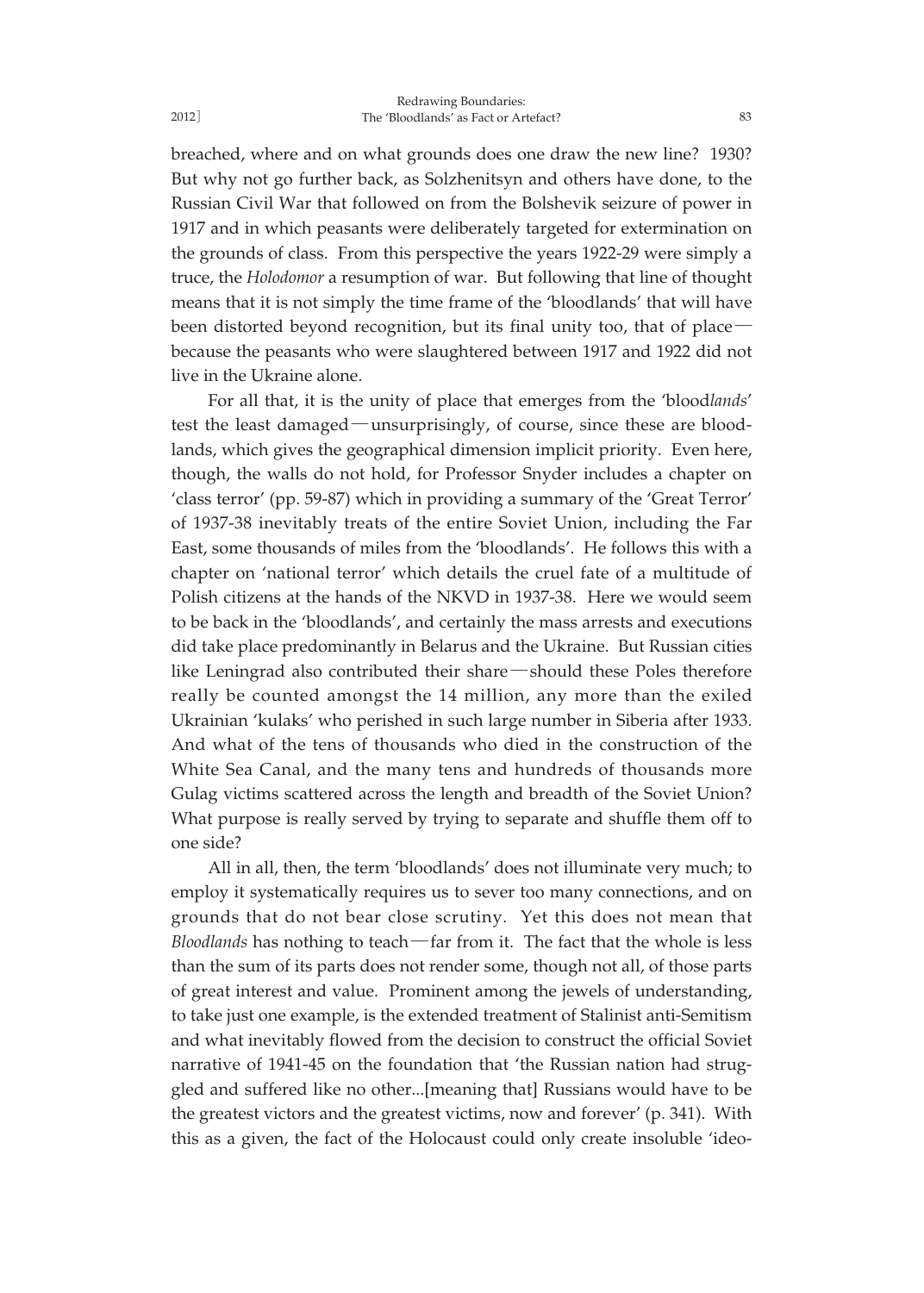logical' problems for the Soviet dictator during and especially after the war. Professor Snyder is entirely right to argue that Stalinist mythmaking was therefore bound to downplay and then to airbrush from the record Hitler's annihilation of the Jews. It was unavoidable, given that 'The Jewish tragedy...could not be enclosed within the Soviet experience...[because] more Jewish civilians were murdered in absolute terms than members of any other Soviet nationality...[and because] more than half of the cataclysm took place beyond the postwar boundaries of the Soviet Union... Precisely because extermination was a fate common to Jews across borders, its recollection could not be reduced to that of an element in the Great Patriotic War' (p. 335). The truth, indeed any mention at all, of this central event had therefore to be suppressed immediately.

The inherent insanity that characterized the Stalinist rewriting of history has been a familiar topic ever since George Orwell's 1984, of course. But we are truly in Professor Snyder's debt for a remarkably clear account of how the 'logic' of this process worked itself out in a way that produced the most astounding of travesties―parodies of the past that can only be explained by a determined desire to hide completely the 'belligerent conspiracy' of the two dictators.

The whole Soviet idea of the Great Patriotic War was premised on the view that the war began in 1941, when Germany invaded the Soviet Union, not in 1939, when Germany and the Soviet Union together invaded Poland. In other words, in the official story, the territories absorbed as a result of Soviet aggression in 1939 had to be considered as somehow always having been Soviet, rather than as the booty of a war that Stalin had helped Hitler to begin...

No Soviet account of the war could note one of its central facts: German and Soviet occupation together was worse than German occupation alone. The population east of the Molotov-Ribbentrop line, subject to one German and two Soviet occupations, suffered more than any other region of Europe. From a Soviet perspective, all of the deaths in that zone could simply be lumped together with Soviet losses, even though the people in question had been Soviet citizens for only a matter of months when they died, and even though many of them were killed by the NKVD rather than the SS [!]...

The vast losses suffered by Soviet Jews were mostly the deaths of Jews in lands just invaded by the Soviet Union...[They] were the first to be reached by the Einsatzgruppen when Hitler betrayed Stalin and Germany invaded the Soviet Union in 1941. They had been shielded by the Soviet press from knowledge of German poli